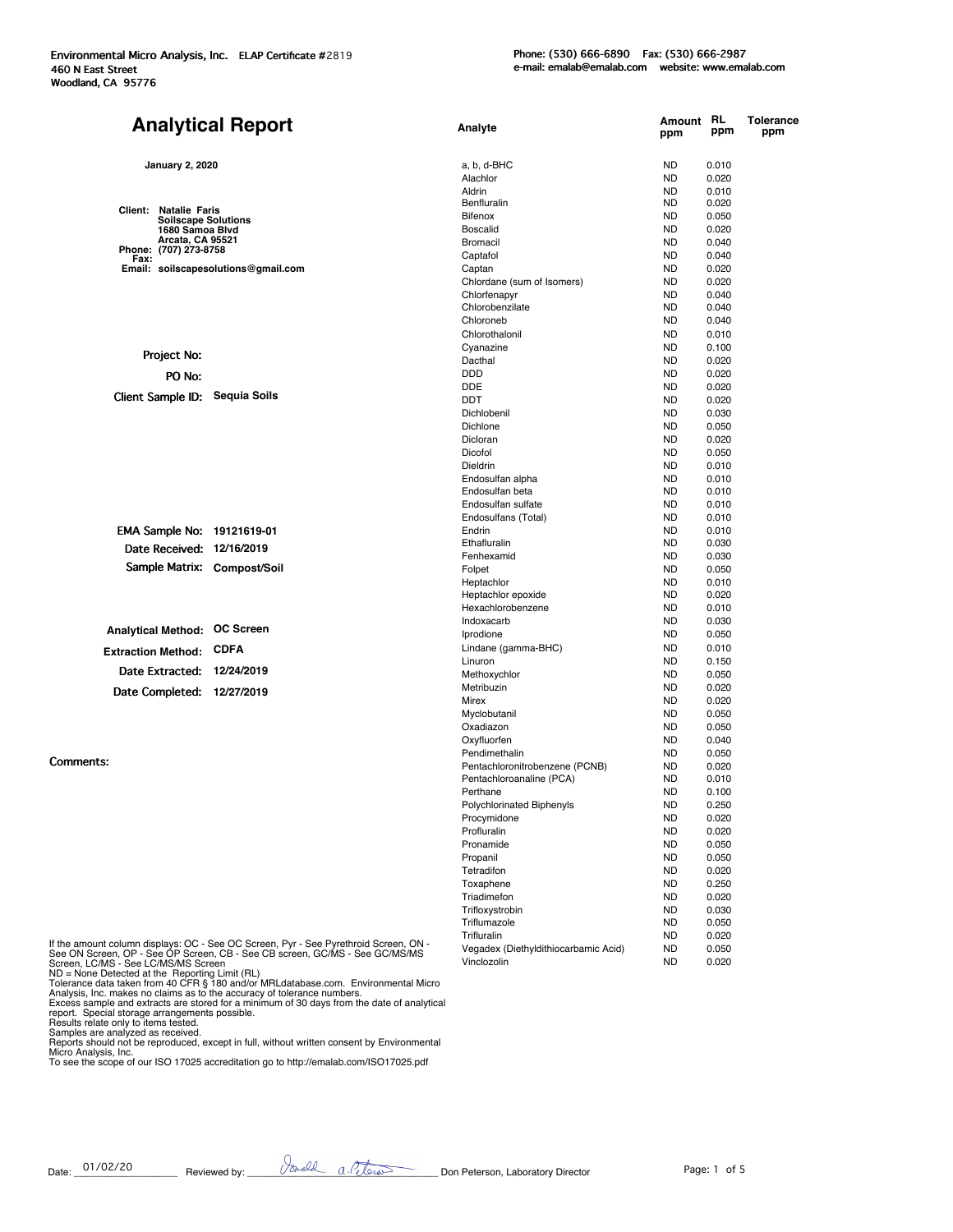| <b>Analytical Report</b>                                                  | Analyte                            | Amount<br>ppm          | RL<br>ppm      | Tolerance<br>ppm |
|---------------------------------------------------------------------------|------------------------------------|------------------------|----------------|------------------|
| <b>January 2, 2020</b>                                                    | <b>Bifenthrin</b><br>Cyfluthrin    | <b>ND</b><br><b>ND</b> | 0.020<br>0.040 |                  |
|                                                                           | Cypermethrin<br>Deltamethrin       | <b>ND</b><br><b>ND</b> | 0.040<br>0.020 |                  |
| Client:<br>Natalie Faris<br><b>Soilscape Solutions</b><br>1680 Samoa Blvd | Esfenvalerate<br>Fenpropathrin     | <b>ND</b><br><b>ND</b> | 0.030<br>0.010 |                  |
| <b>Arcata, CA 95521</b><br>Phone: (707) 273-8758<br>Fax:                  | Fluvalinate<br>lambda Cyhalothrin  | <b>ND</b><br><b>ND</b> | 0.040<br>0.010 |                  |
| Email: soilscapesolutions@gmail.com                                       | Permethrin                         | <b>ND</b>              | 0.100          |                  |
|                                                                           | Tralomethrin<br>Pyrethrins (Total) | <b>ND</b><br><b>ND</b> | 0.020<br>0.050 |                  |
|                                                                           |                                    |                        |                |                  |

Project No:

PO No:

Client Sample ID: **Sequia Soils**

| EMA Sample No: 19121619-01  |
|-----------------------------|
| Date Received: 12/16/2019   |
| Sample Matrix: Compost/Soil |
|                             |

| Analytical Method: Pyrethroid Screen |  |
|--------------------------------------|--|
| <b>Extraction Method: CDFA</b>       |  |
| Date Extracted: 12/24/2019           |  |
| Date Completed: 12/27/2019           |  |

## Comments:

If the amount column displays: OC - See OC Screen, Pyr - See Pyrethroid Screen, ON -<br>See ON Screen, OP - See OP Screen, CB - See CB screen, GC/MS - See GC/MS/MS<br>Screen, LC/MS - See LC/MS/MS Screen<br>ND = None Detected at the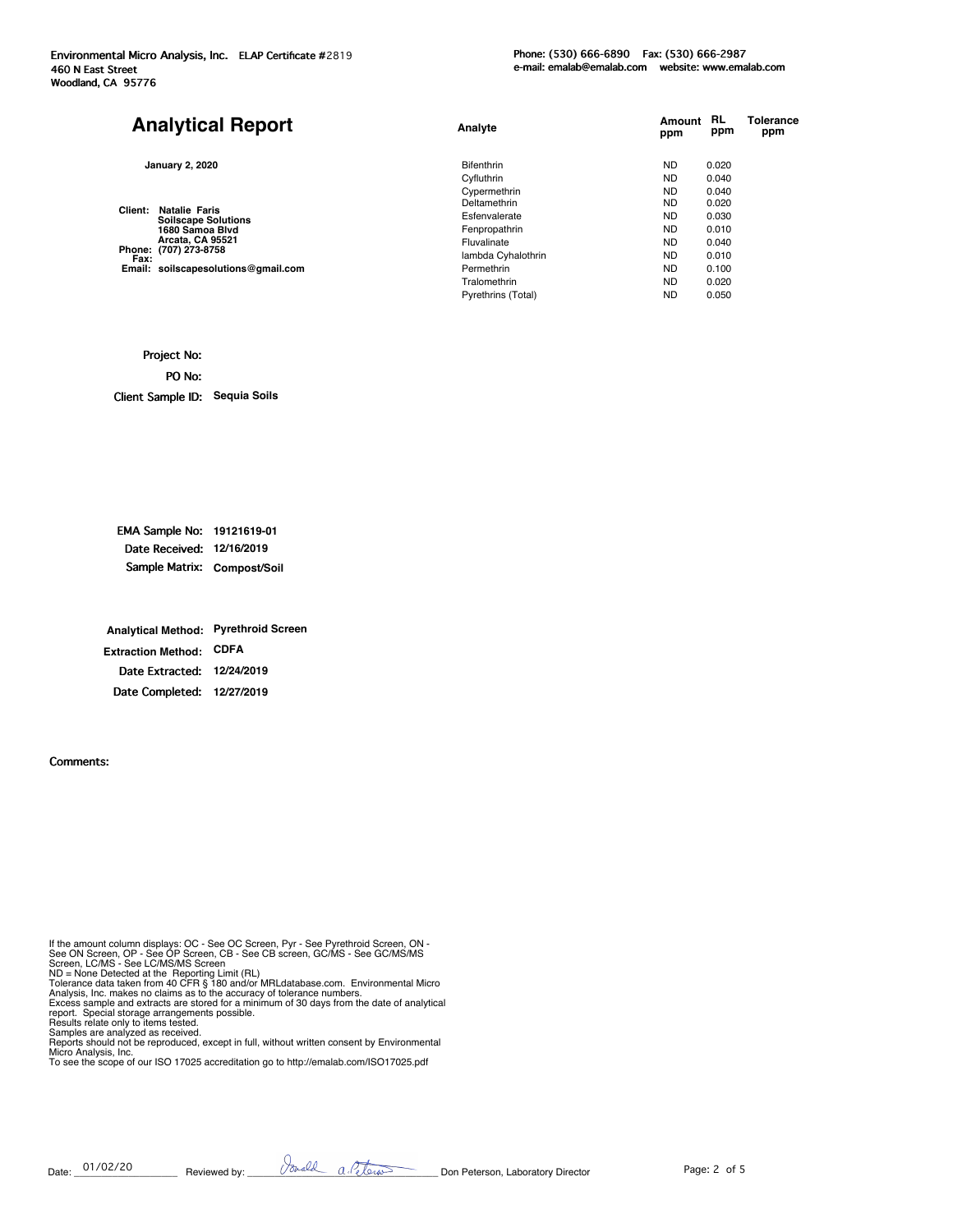|                                           | <b>Analytical Report</b>            | Analyte         | Amount<br>ppm | <b>RL</b><br>ppm | <b>Tolerance</b><br>ppm |
|-------------------------------------------|-------------------------------------|-----------------|---------------|------------------|-------------------------|
| <b>January 2, 2020</b>                    |                                     | Acetamipride    | <b>ND</b>     | 0.050            |                         |
|                                           |                                     | Atrazine        | <b>ND</b>     | 0.030            |                         |
|                                           |                                     | Azoxystrobin    | ND.           | 0.030            |                         |
| Client: Natalie Faris                     |                                     | Benthiocarb     | <b>ND</b>     | 0.050            |                         |
| <b>Soilscape Solutions</b>                |                                     | Cyanazine       | ND.           | 0.050            |                         |
| 1680 Samoa Blvd                           |                                     | Cyromazine      | ND.           | 0.050            |                         |
| Arcata, CA 95521<br>Phone: (707) 273-8758 |                                     | Cyprodinil      | <b>ND</b>     | 0.050            |                         |
| Fax:                                      |                                     | Dimethomorph    | <b>ND</b>     | 0.050            |                         |
|                                           | Email: soilscapesolutions@gmail.com | Diphenyl Amine  | <b>ND</b>     | 0.050            |                         |
|                                           |                                     | Fenamidone      | <b>ND</b>     | 0.050            |                         |
|                                           |                                     | Fenbuconazole   | <b>ND</b>     | 0.050            |                         |
|                                           |                                     | Fipronil        | <b>ND</b>     | 0.050            |                         |
|                                           |                                     | Fludioxinil     | <b>ND</b>     | 0.050            |                         |
|                                           |                                     | Hexazinone      | <b>ND</b>     | 0.050            |                         |
| Project No:                               |                                     | Imazalil        | <b>ND</b>     | 0.050            |                         |
|                                           |                                     | Kresoxim Methyl | <b>ND</b>     | 0.050            |                         |
| PO No:                                    |                                     | Metalaxyl       | <b>ND</b>     | 0.050            |                         |
|                                           |                                     | Metolachlor     | <b>ND</b>     | 0.050            |                         |
| Client Sample ID: Sequia Soils            |                                     | Metribuzin      | <b>ND</b>     | 0.050            |                         |
|                                           |                                     | Molinate        | <b>ND</b>     | 0.050            |                         |
|                                           |                                     | Myclobutanil    | <b>ND</b>     | 0.050            |                         |
|                                           |                                     | Prometon        | <b>ND</b>     | 0.050            |                         |
|                                           |                                     | Prometryne      | <b>ND</b>     | 0.050            |                         |
|                                           |                                     | Propamocarb     | ND.           | 0.050            |                         |
|                                           |                                     | Propiconazole   | <b>ND</b>     | 0.050            |                         |
|                                           |                                     | Pymetrozine     | <b>ND</b>     | 0.050            |                         |
|                                           |                                     | Pyraclostrobin  | <b>ND</b>     | 0.050            |                         |
|                                           |                                     | Simazine        | <b>ND</b>     | 0.050            |                         |
| EMA Sample No: 19121619-01                |                                     | Tebuconazole    | <b>ND</b>     | 0.050            |                         |
| Date Received: 12/16/2019                 |                                     | Terbacil        | <b>ND</b>     | 0.050            |                         |
|                                           |                                     | Thiabendazole   | <b>ND</b>     | 0.050            |                         |

Date Completed: **12/27/2019** Date Extracted: **12/24/2019**

Sample Matrix: Compost/Soil

**ON Screen Analytical Method: Extraction Method: CDFA**

## Comments:

If the amount column displays: OC - See OC Screen, Pyr - See Pyrethroid Screen, ON -<br>See ON Screen, OP - See OP Screen, CB - See CB screen, GC/MS - See GC/MS/MS<br>Screen, LC/MS - See LC/MS/MS Screen<br>ND = None Detected at the

Reports should not be reproduced, except in full, without written consent by Environmental Micro Analysis, Inc. To see the scope of our ISO 17025 accreditation go to http://emalab.com/ISO17025.pdf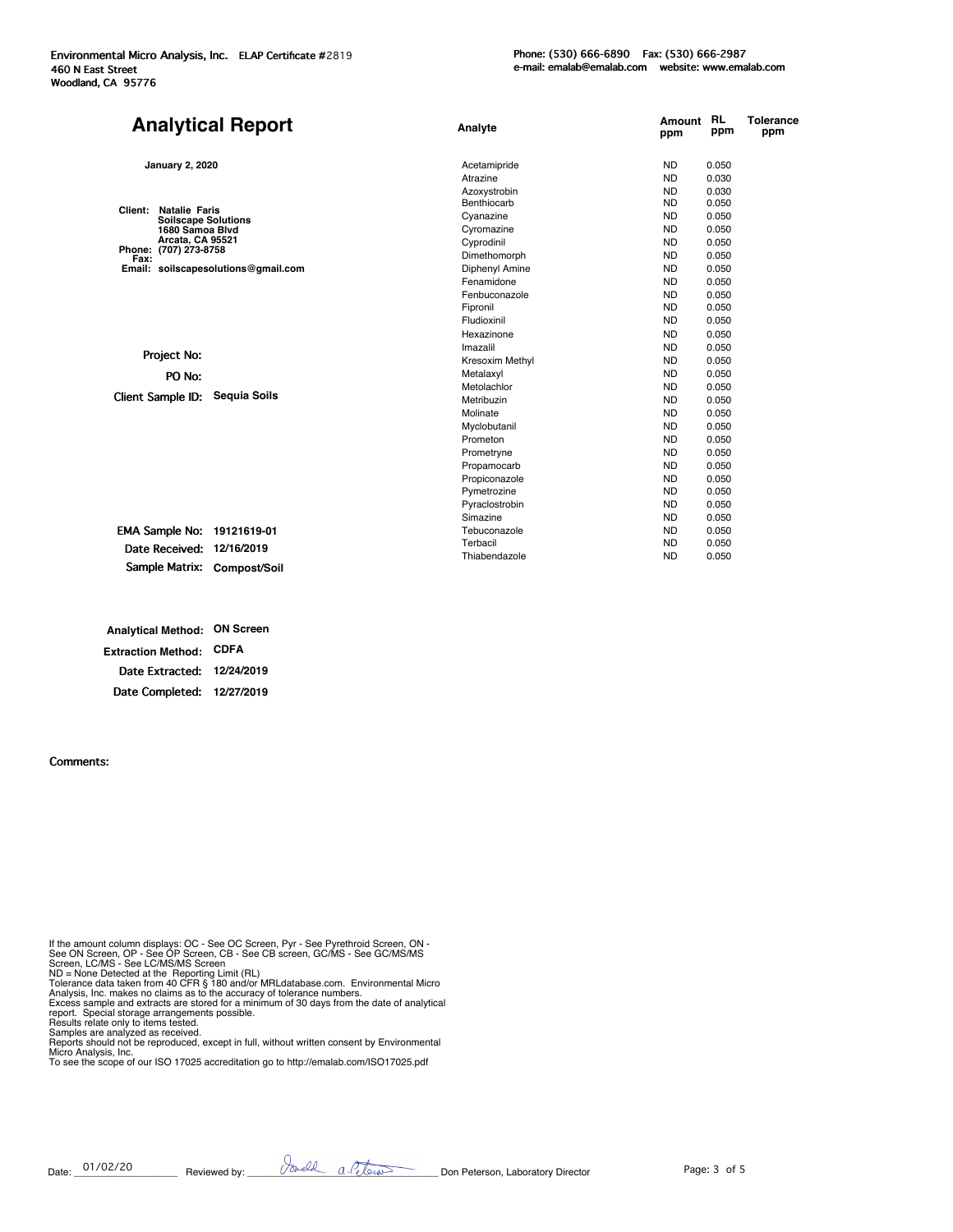|                                     | <b>Analytical Report</b>            | Analyte                                    | Amount<br>ppm          | <b>RL</b><br>ppm | <b>Tolerance</b><br>ppm |
|-------------------------------------|-------------------------------------|--------------------------------------------|------------------------|------------------|-------------------------|
| <b>January 2, 2020</b>              |                                     | Acephate                                   | ND                     | 0.020            |                         |
|                                     |                                     | Azinphos-methyl                            | <b>ND</b>              | 0.050            |                         |
|                                     |                                     | <b>Bolstar</b>                             | <b>ND</b>              | 0.030            |                         |
| <b>Client: Natalie Faris</b>        |                                     | Bensulide                                  | <b>ND</b>              | 0.050            |                         |
| <b>Soilscape Solutions</b>          |                                     | Carbofenothion                             | <b>ND</b>              | 0.020            |                         |
| 1680 Samoa Blvd<br>Arcata, CA 95521 |                                     | Chlorfenvinphos                            | ND                     | 0.030            |                         |
| Phone: (707) 273-8758               |                                     | Chlorpyrifos                               | <b>ND</b>              | 0.020            |                         |
| Fax:                                |                                     | Chlorpyrifos-methyl                        | <b>ND</b>              | 0.030            |                         |
|                                     | Email: soilscapesolutions@gmail.com | Ciodrin                                    | <b>ND</b>              | 0.050            |                         |
|                                     |                                     | Coumaphos<br><b>DEF</b>                    | <b>ND</b><br><b>ND</b> | 0.050            |                         |
|                                     |                                     |                                            | <b>ND</b>              | 0.050            |                         |
|                                     |                                     | Demeton (Systox) O/S Analogues<br>Diazinon | <b>ND</b>              | 0.040<br>0.030   |                         |
|                                     |                                     | <b>Dibrom</b>                              | <b>ND</b>              | 0.050            |                         |
|                                     |                                     | <b>Dichlorvos</b>                          | <b>ND</b>              | 0.030            |                         |
| Project No:                         |                                     | Dicrotophos                                | <b>ND</b>              | 0.020            |                         |
| PO <sub>No</sub> :                  |                                     | Dimethoate                                 | <b>ND</b>              | 0.020            |                         |
|                                     |                                     | Disulfoton                                 | <b>ND</b>              | 0.020            |                         |
| Client Sample ID:                   | <b>Sequia Soils</b>                 | EPN                                        | <b>ND</b>              | 0.020            |                         |
|                                     |                                     | Ethion                                     | <b>ND</b>              | 0.030            |                         |
|                                     |                                     | Ethoprop                                   | <b>ND</b>              | 0.050            |                         |
|                                     |                                     | Fenamiphos                                 | <b>ND</b>              | 0.020            |                         |
|                                     |                                     | Fenitrothion                               | <b>ND</b>              | 0.030            |                         |
|                                     |                                     | Fenthion                                   | ND                     | 0.020            |                         |
|                                     |                                     | Fonofos                                    | <b>ND</b>              | 0.040            |                         |
|                                     |                                     | Isofenphos                                 | <b>ND</b>              | 0.030            |                         |
|                                     |                                     | Malathion                                  | <b>ND</b>              | 0.020            |                         |
|                                     |                                     | Metasystox-R                               | <b>ND</b>              | 0.050            |                         |
| EMA Sample No: 19121619-01          |                                     | Methamidophos                              | <b>ND</b>              | 0.030            |                         |
| Date Received: 12/16/2019           |                                     | Methidathion                               | <b>ND</b>              | 0.030            |                         |
|                                     |                                     | <b>Methyl Parathion</b>                    | <b>ND</b>              | 0.030            |                         |
| Sample Matrix: Compost/Soil         |                                     | Mevinphos                                  | <b>ND</b>              | 0.050            |                         |
|                                     |                                     | O-methoate<br>Parathion                    | <b>ND</b><br><b>ND</b> | 0.050<br>0.040   |                         |
|                                     |                                     | Phorate                                    | <b>ND</b>              | 0.050            |                         |
|                                     |                                     | Phosalone                                  | <b>ND</b>              | 0.050            |                         |
| Analytical Method: OP Screen        |                                     | Phosmet                                    | <b>ND</b>              | 0.030            |                         |
|                                     |                                     | Phosphamidon                               | <b>ND</b>              | 0.020            |                         |
| <b>Extraction Method: CDFA</b>      |                                     | Pyrimiphos-methyl                          | <b>ND</b>              | 0.050            |                         |
| Date Extracted:                     | 12/24/2019                          | Profenofos                                 | <b>ND</b>              | 0.020            |                         |
|                                     |                                     | Propetamphos                               | <b>ND</b>              | 0.020            |                         |
| Date Completed: 12/27/2019          |                                     | Ronnel                                     | <b>ND</b>              | 0.030            |                         |
|                                     |                                     | Tetrachlorvinphos                          | <b>ND</b>              | 0.020            |                         |
|                                     |                                     | Thionazin                                  | ND                     | 0.020            |                         |

Comments:

If the amount column displays: OC - See OC Screen, Pyr - See Pyrethroid Screen, ON -<br>See ON Screen, OP - See OP Screen, CB - See CB screen, GC/MS - See GC/MS/MS<br>Screen, LC/MS - See LC/MS/MS Screen<br>ND = None Detected at the